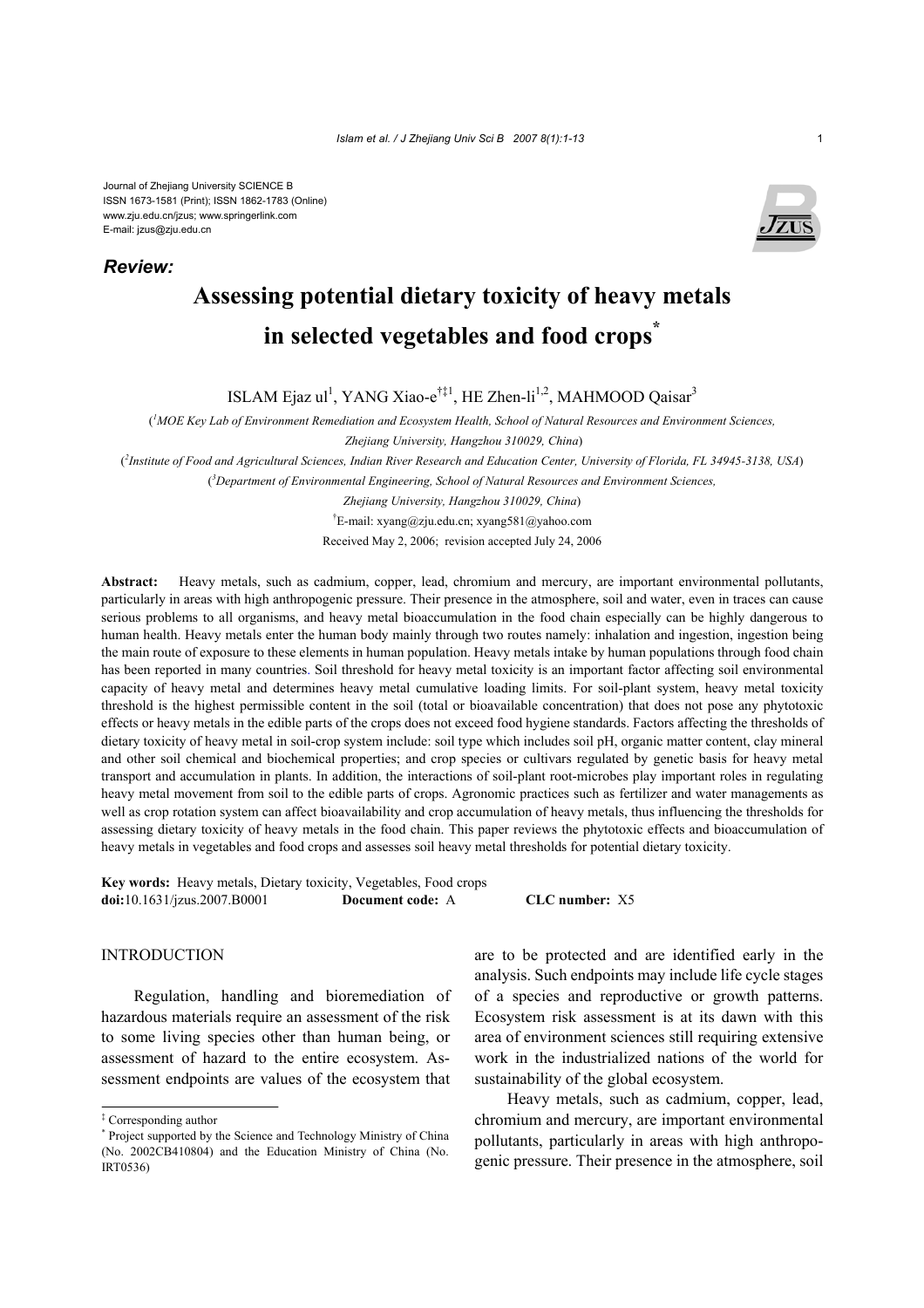and water, even in traces, can cause serious problems to all organisms. Heavy metal accumulation in soils is of concern in agricultural production due to the adverse effects on food quality (safety and marketability), crop growth (due to phytotoxicity) (Ma *et al*., 1994; Msaky and Calvert, 1990; Fergusson, 1990) and environmental health (soil flora/fauna and terrestrial animals). The mobilization of heavy metals into the biosphere by human activity has become an important process in the geochemical cycling of these metals. This is acutely evident in urban areas where various stationary and mobile sources release large quantities of heavy metals into the atmosphere and soil, exceeding the natural emission rates (Nriagu, 1989; Bilos *et al*., 2001). Heavy metal bioaccumulation in the food chain can be especially highly dangerous to human health. These metals enter the human body mainly through two routes namely: inhalation and ingestion, and with ingestion being the main route of exposure to these elements in human population. Heavy metals intake by human populations through the food chain has been reported in many countries with this problem receiving increasing attention from the public as well as governmental agencies, particularly in developing countries.

Vegetables constitute essential diet components by contributing protein, vitamins, iron, calcium and other nutrients, which are usually in short supply (Thompson and Kelly, 1990). They also act as buffering agents for acidic substances produced during the digestion process. However, they contain both essential and toxic elements over a wide range of concentrations. Metal accumulation in vegetables may pose a direct threat to human health (Türkdogan *et al*., 2003; Damek-Poprawa and Sawicka-Kapusta, 2003). Chinese cabbage (*Brassica chinensis* L. cv. Zao-Shu 5), winter greens (*B. rosularis* var. Tsen et Lee cv. Shang-Hai-Qing), pakchoi (*Brassica chinensis* L.) and celery (*Apiumg graveolens* L. var. dulce DC) are some crops, which were assessed for heavy metal toxicity. Vegetables take up metals by absorbing them from contaminated soils, as well as from deposits on different parts of the vegetables exposed to the air from polluted environments (Zurera-Cosano *et al*., 1989). It has been reported that nearly half of the mean ingestion of lead, cadmium and mercury through food is due to plant origin (fruit, vegetables and cereals). Moreover, some population groups seem

to be more exposed, especially vegetarians, since they absorb more frequently 'tolerable daily doses'.

Food contamination by heavy metals depends both on their mobility in the soil and their bioavailability. Though some of the mobility and bioavailability factors are easy to measure, determination of the food risk contamination is tricky. The aim of the present paper is to review concisely the phytotoxic effects and bioaccumulation of heavy metals in vegetables and food crops and assessment of soil heavy metal thresholds for potential dietary toxicity.

# HAZARDOUS EFFECTS OF HEAVY METALS ON HUMAN HEALTH

Chronic low-level intakes of heavy metals have damaging effects on human beings and other animals, since there is no good mechanism for their elimination. Metals such as lead, mercury, cadmium and copper are cumulative poisons. These metals cause environmental hazards and are reported to be exceptionally toxic (Ellen *et al*., 1990). Vegetables take up metals by absorbing them from contaminated soils, as well as from deposits on parts of the vegetables exposed to the air from polluted environments (Zurera-Cosano *et al*., 1989).

Metal contamination of garden soils may be widespread in urban areas due to past industrial activity and the use of fossil fuels (Chronopoulos *et al*., 1997; Sánchez-Camazano *et al*., 1994; Sterrett *et al*., 1996; van Lune, 1987; Wong, 1996). Heavy metals may enter the human body through inhalation of dust, direct ingestion of soil, and consumption of food plants grown in metal-contaminated soil (Cambra *et al*., 1999; Dudka and Miller, 1999; Hawley, 1985). Potentially toxic metals are also present in commercially produced foodstuffs (DEFRA, 1999). Exposure to potentially toxic metals from dust inhalation or soil ingestion is usually modelled simply as the concentration of a contaminant measured in the soil multiplied by the quantity of dust inhaled or soil ingested (Konz *et al*., 1989). This is a conservative approach to estimate dose, because the bioaccessibility of heavy metals adsorbed on ingested soil is not 100% (Ruby *et al*., 1999). However, predicting exposure to potentially toxic metals from consumption of food crops is more complicated because uptake of metals by plants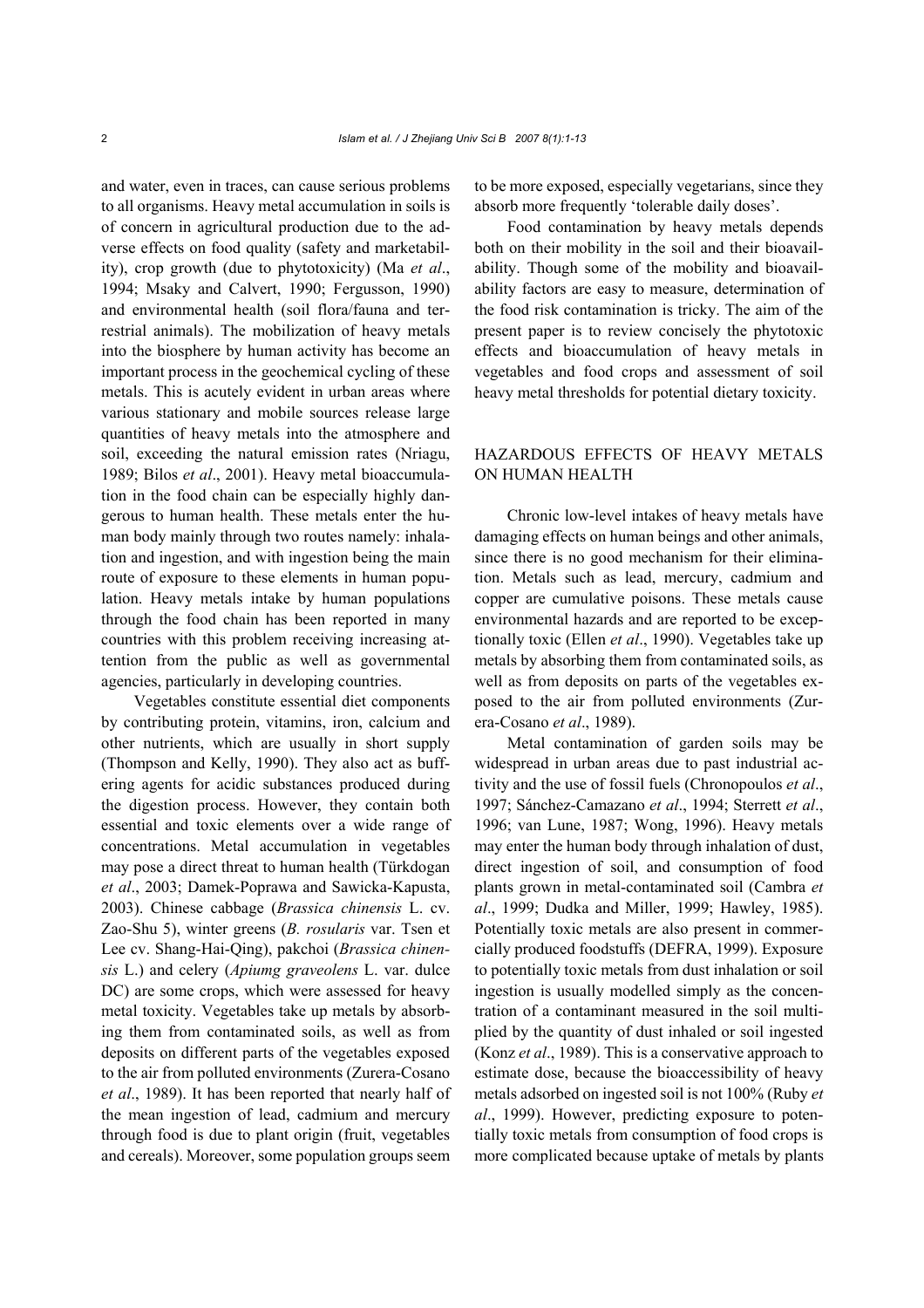depends on soil properties and plant physiologic factors. This leads to much larger uncertainties associated with estimating potential doses through food chains compared to the uncertainties associated with other exposure pathways such as soil ingestion and dust inhalation (McKone, 1994).

Lead is a toxic element that can be harmful to plants, although plants usually show ability to accumulate large amounts of lead without visible changes in their appearance or yield. In many plants, Pb accumulation can exceed several hundred times the threshold of maximum level permissible for human (Wierzbicka, 1995). The introduction of Pb into the food chain may affect human health, and thus, studies concerning Pb accumulation in vegetables have increasing importance (Coutate, 1992). Although a maximum Pb limit for human health has been established for edible parts of crops (0.2 mg/kg) (Chinese Department of Preventive Medicine, 1994), soil Pb thresholds for producing safe vegetables are not available.

Knowledge of Zn toxicity in humans is minimal. The most important information reported is its interference with Cu metabolism (Barone *et al*., 1998; Gyorffy and Chan, 1992). The symptoms that an acute oral Zn dose may provoke include: tachycardia, vascular shock, dyspeptic nausea, vomiting, diarrhea, pancreatictis and damage of hepatic parenchyma (Salgueiro *et al*., 2000). Although maximum Zn tolerance for human health has been established for edible parts of crops (20 mg/kg) (Chinese Department of Preventive Medicine, 1995), soil Zn threshold for producing safe vegetables is not available.

According to Hough *et al*.(2004) under Part IIA of the Environmental Protection Act 1990, the UK government favors a "suitable for use" approach to redevelopment (DETR, 2000): Land is contaminated only if the current or intended use of a site has the potential to cause an unacceptable health risk to human occupants or to the environment. Under the UK Town and Country Planning Act 1990 (DETR, 2000), this approach requires that land be assessed for redevelopment on a site-specific basis. At present, concentrations of metals in the soil are compared to metal-specific "trigger values" (termed "maximum contaminant levels" or "maximum contaminant concentrations" in North America). In the past these trigger values were based on total contaminant concentration in the soil (ICRCL, 1987). More recently, the introduction of Contaminated Land Exposure Assessment (CLEA) (DEFRA and Environment Agency, 2002a) in April 2002 has replaced these trigger values with generic soil guidance values (SGVs) (DEFRA and Environment Agency, 2002b). The SGVs are considered a significant improvement on the previous ICRCL values and for Cd at least, soil pH categories are employed where food plants are to be grown. Where a soil exceeds the SGV, it is recommended that a risk assessment or remediation measure be conducted for the site in question (DEFRA and Environment Agency, 2002b). Additionally, exceeding of an SGV indicates that some further risk management action should be undertaken. However, the use of single trigger values or SGVs for most scenarios may represent a poor indication of the risk associated with a specific site. There is therefore a requirement for site-specific risk assessment based on commonly measured geochemical and population parameters (Hough *et al*., 2004).

# GROWTH RESPONSES OF VEGETABLES TO HEAVY METALS

Crop plants growing on heavy metal contaminated medium can accumulate high concentrations of trace elements to cause serious health risk to consumers. Long *et al*.(2003) studied the effects of excess zinc on plant growth of three selected vegetables i.e. Chinese cabbage, celery and pakchoi. They found that excess Zn in growth media caused toxicity to all three vegetable crops. Toxicity symptoms included chlorosis in young leaves, browning of coralloid roots, and serious inhibition on plant growth. Shoot fresh weight (FW) progressively decreased with increasing Zn concentrations. Large differences in Zn tolerance were also noted among the three vegetable crops (Table 1). Celery was more sensitive to higher Zn levels and reduced shoot growth than Chinese cabbage and pakchoi. Shoot FW decreased to approximately 63%, 73% and 36% of the control for Chinese cabbage, pakchoi and celery, respectively, when plants were grown at Zn level of 50 mg/L.

Although no visible Zn toxicity symptoms were observed in the soil experiment, shoot growth was significantly inhibited at Zn levels above 200 mg/kg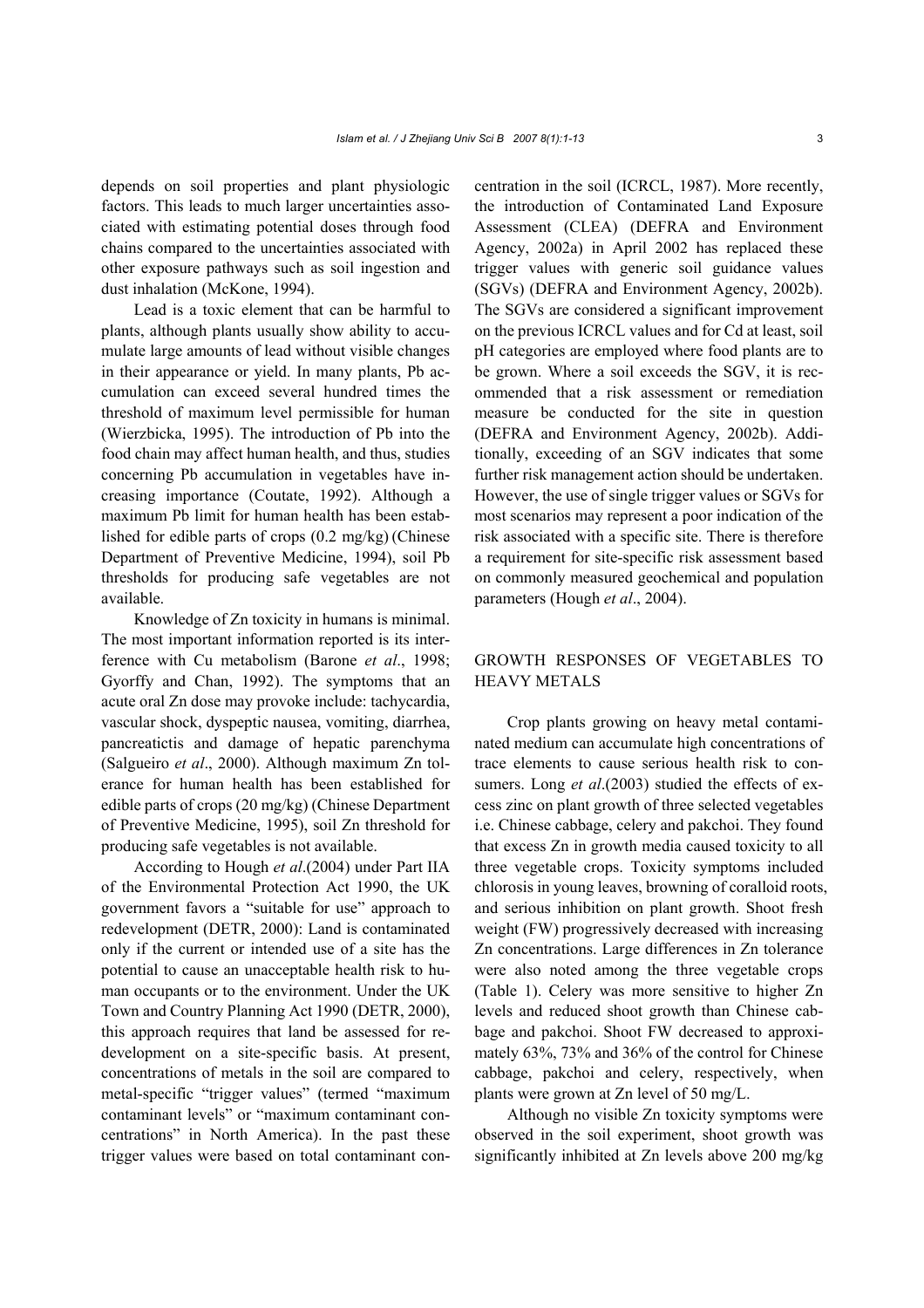for celery and Chinese cabbage, and above 300 mg/kg for pakchoi (Table 1). Shoot DW (dry weight) decreased by 10% for Chinese cabbage and celery, but increased by 13% for pakchoi when grown at the soil diethylenetriamene pentaacetic acid (DTPA) extractable Zn level of 72 mg/kg. However, at soil DTPA-Zn levels up to 172 mg/kg, similar yield reduction was observed with celery and pakchoi (Long *et al*., 2003). Root DW was reduced more than shoot DW for pakchoi grown at high Zn levels. Similar sensitivity of both root and shoot growth to Zn toxicity was noted for celery. The results showed that pakchoi required higher soil Zn concentrations for optimal growth and was more tolerant to Zn at soil available Zn concentrations less than 132 mg/kg than the other two vegetable species (Long *et al*., 2003).

Xiong and Wang (2005) showed that seed germination was significantly adversely influenced by Cu (*P*<0.001) in *Brassica pekinensis*. The 0.5 mmol/L Cu treatment remarkably reduced the germination rate, and the  $LC_{50}$  (median lethal concentration), calculated as the lethal effect on seed germination, was 0.348 mmol/L. Root and shoot lengths of the young seedlings were also inhibited by Cu, but stimulatory elongation of the shoots occurred with the 0.008 mmol/L treatment.

Further investigations (Zhang and Zhou, 2005) showed that the Al-based coagulants at the tested concentrations had a poisonous effect on the germination of vegetable seeds. There were positive curvilinear or linear relationships between the inhibitory rate of seed germination and the concentration of Al in the acidic and neutral conditions except for the toxic effects of PAC (polyaluminum-chloride) on *Brassica chinensis* in the neutral condition (Zhang and Zhou, 2005). Moreover there were obvious differences in root elongation of *Brassica chinensis* exposed to  $AICI<sub>3</sub>$  in various pH conditions.

High copper levels in growth media caused toxicity to all the three vegetable crops, resulted in chlorosis in new leaves, brown, stunted, coralloid roots, and plant growth was inhibited (Yang *et al*., 2002). Shoot fresh weight (FW) progressively decreased with increasing Cu levels in the nutrient solution. Great differences in Cu tolerance were also noted among the three vegetable crops. Shoot fresh weight of pakchoi, celery and Chinese cabbage decreased to about 33%, 37% and 50% of the control, respectively, when grown with Cu supply of 10 mg/L. These results indicate that celery is more tolerant to the toxicity of Cu than Chinese cabbage or pakchoi grown in nutrient solution (Yang *et al*., 2002).

| <b>Species</b> | Added Zn                   |       | DTPA-Zn Plant height | FW(g <sub>/pot</sub> ) |                        |                     | $DW$ (g/pot) |              |                     |
|----------------|----------------------------|-------|----------------------|------------------------|------------------------|---------------------|--------------|--------------|---------------------|
|                | (mg/kg)<br>(mg/kg)<br>(cm) |       |                      | Shoot                  |                        | Root                | Shoot        |              | Root                |
| Chinese        | <b>CK</b>                  | 18.1  | 15.4 a               | 78.35 a A              |                        | 2.83a               | 5.16aA       |              | 0.42a               |
| cabbage        | 100                        | 71.7  | 14.8 ab              | 70.72 b B              |                        | 2.78a               | 4.55 b B     |              | 0.41a               |
|                | 200                        | 132.2 | 14.3 ab              | 66.22 bc BC            |                        | 2.77a               | 4.32 b B     |              | 0.40a               |
|                | 300                        | 172.3 | 13.9 a               | 61.29 c CD             |                        | 2.76a               | 3.82 c C     |              | 0.41a               |
|                | 400                        | 233.2 | 14.7 ab              | 54.84 d D              |                        | 2.74a               | $3.69$ c C   |              | 0.40a               |
| Pakchoi        | <b>CK</b>                  | 18.1  | 18.1 a A             | 93.22 a A              |                        | 3.66aA              | 5.53 ab C    |              | $0.65$ a A          |
|                | 100                        | 71.7  | 19.1 a A             | 104.96 a A             |                        | 3.06 b B            | 6.22 a A     |              | $0.57$ a AB         |
|                | 200                        | 132.2 | 18.5 a A             | 88.57 a AB             |                        | 2.49 c C            | 5.51 ab A    |              | 0.46 b BC           |
|                | 300                        | 172.3 | 15.3 b B             | 61.77 b BC             |                        | $2.11 \text{ dC}$   | 4.44 bc AB   |              | 0.38 b CD           |
|                | 400                        | 233.2 | $13.1 \text{ c B}$   | 40.11 c C              |                        | 1.47 e D            | 3.35 c B     |              | $0.26$ cD           |
|                |                            |       |                      |                        | FW(g <sub>/pot</sub> ) |                     |              | $DW$ (g/pot) |                     |
|                |                            |       |                      | <b>Stem</b>            | Leaf                   | Root                | <b>Stem</b>  | Leaf         | Root                |
| Celery         | <b>CK</b>                  | 18.1  | 24.7 a               | 39.46 a A              |                        | 32.61 a A 23.86 a A | $3.68$ a A   | 5.01 A       | 4.16aA              |
|                | 100                        | 71.7  | 25.8a                | 36.41 a A              | 28.85 b B              | 17.59 b B           | 3.04 b B     | 4.22 B       | 3.08 b B            |
|                | 200                        | 132.2 | 25.0a                | 29.82 b B              | 22.56 c C              | 16.31 b BC          | 2.58 c C     | 3.33 C       | 2.88 b BC           |
|                | 300                        | 172.0 | 25.4a                | 28.72 bc B             | 20.37 dD               | 14.83 c CD          | 2.47 cd C    | 3.01 D       | $2.60 \text{ c}$ CD |
|                | 400                        | 233.2 | 24.9 a               | 26.25 c B              | $19.26 \text{ e } D$   | 13.34 d C           | $2.24$ dc    | 2.73 E       | 2.32 d D            |

**Table 1 Effects of soil Zn levels on growth and yield of different vegetable crops grown under soil culture conditions\***

<sup>\*</sup>All data are means of 4 replications; Values followed by the same letter within the same column for each vegetable species are not significantly different by Duncan's multiple range test (lowercase: *P*>0.05; uppercase: *P*>0.01) within the same column for each vegetable species; FW: Fresh weight; DW: Dry weight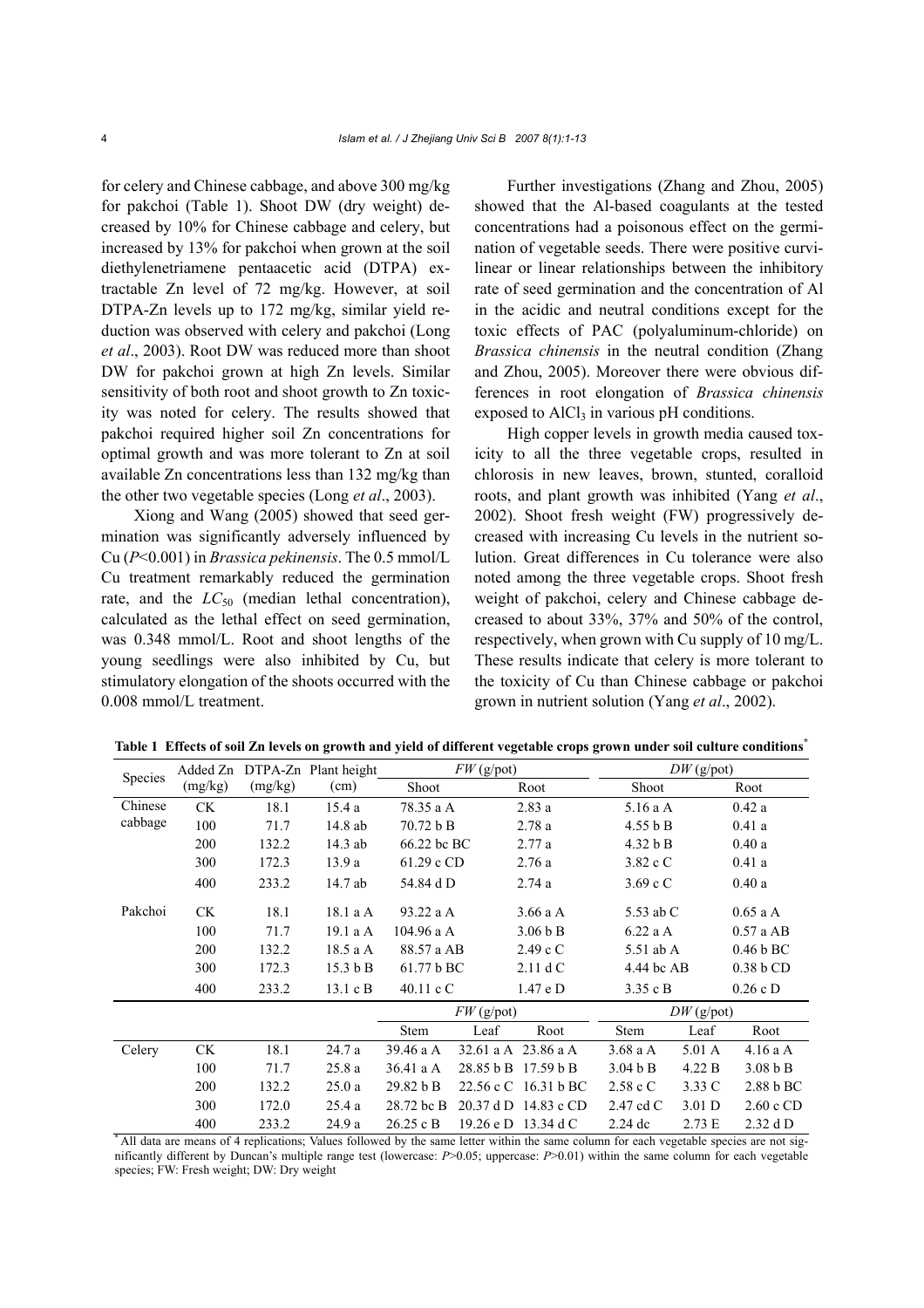Other studies conducted on vegetables i.e. celery, Chinese cabbage and winter greens by Ni *et al*.(2002) demonstrated that no nutrient deficiency or toxicity symptoms caused by cadmium were visible on any plant. Biomass productions of root and shoot for Chinese cabbage and winter greens, as well as root, petiole and leaf blade for celery, expressed as FW were not significantly different among the treatments (Table 2).

# HEAVY METAL UPTAKE AND ACCUMULA-TION IN DIFFERENT PLANT PARTS OF VEGETABLES

Plant species and varieties vary in their capacity for heavy metal accumulation. Long *et al*.(2003) showed that zinc uptake and accumulation by shoots and roots varied with Zn levels in growth media and vegetable types (Table 3). Both shoot and root Zn concentrations increased sharply with increasing Zn concentrations for Chinese cabbage, celery and pakchoi. However, shoots contained over 3-fold less Zn than roots when grown under nutrient solution culture conditions. The three vegetable crops differed greatly

in their ability to take up Zn from the growth media and to transport it to the shoots. At an external Zn level of 25 mg/L, shoot Zn concentration of Chinese cabbage was almost 2-fold lower than that of pakchoi or celery (Table 3). Zinc concentration in the edible part of celery was nearly 2-fold higher than that of the other two species when grown at higher Zn levels (50 mg/L). Moreover, under soil culture conditions, the zinc accumulation coefficient (AF) in shoots increased for pakchoi, but decreased for celery and Chinese cabbage when soil available Zn was raised from 18 to 172 mg/L (Table 4). However, root Zn AF increased to varied extents, with increasing soil Zn for all the vegetables. Celery showed the highest AF in edible parts at low soil Zn i.e. CK (control), whereas pakchoi had the highest AF of Zn at higher soil available Zn levels. The AF for zinc in edible parts of the three vegetable crops decreased in the order: pakchoi, celery (stem) and Chinese cabbage. Significant positive correlations were noted between shoot Zn and soil available Zn level (Long *et al*., 2003). Zn threshold for human health has been established to be 20 mg/kg (Chinese Department of Preventive Medicine, 1995).

Ni *et al*.(2002) studied the effect of Cd on the

| Extractable Cd | Biomass production expressed as FW (g/pot) |                 |      |               |        |           |       |  |  |  |
|----------------|--------------------------------------------|-----------------|------|---------------|--------|-----------|-------|--|--|--|
| con. of soil   |                                            | Chinese cabbage |      | Winter greens | Celery |           |       |  |  |  |
| (mg/kg)        | Root                                       | Shoot           | Root | Shoot         | Root   | Petiole   | Blade |  |  |  |
| 0.15           | 3.0a                                       | 62.7a           | 3.0a | 64.7 a        | 23.6a  | 32.6a     | 32.4a |  |  |  |
| 0.89           | 3.1a                                       | 69.1a           | 2.7a | 60.0a         | 23.7a  | 32.9a     | 33.6a |  |  |  |
| 1.38           | 3.0a                                       | 61.3 a          | 2.5a | 63.3a         | 22.5a  | 33.5a     | 32.0a |  |  |  |
| 1.84           | 3.1a                                       | 64.7 a          | 2.8a | 65.1a         | 22.7a  | 33.2 a    | 32.2a |  |  |  |
| 2.30           | 3.2a                                       | 69.8a           | 2.7a | 62.8a         | 22.9a  | 32.6a     | 32.2a |  |  |  |
| F-anova        | NS                                         | NS              | NS   | NS            | NS     | <b>NS</b> | NS    |  |  |  |

**Table 2 Biomass production of vegetable crops in pot experiment** 

NS: Non-significant; Values followed by the same letter in the same column are not significantly different by Duncan's multiple range test  $(P>0.05)$ 

| Table 3 $Z$ n concentration in different parts of different vegetable crops grown in nutrient solution $\tilde{ }$ |  |  |
|--------------------------------------------------------------------------------------------------------------------|--|--|
|                                                                                                                    |  |  |
|                                                                                                                    |  |  |
|                                                                                                                    |  |  |

|                                                                                                                                          | Zn concentrations (mg/kg DW) |                 |         |              |         |             |         |  |  |  |
|------------------------------------------------------------------------------------------------------------------------------------------|------------------------------|-----------------|---------|--------------|---------|-------------|---------|--|--|--|
| Zn supply<br>levels $(mg/L)$                                                                                                             |                              | Chinese cabbage |         | Pakchoi      |         | Celery      |         |  |  |  |
|                                                                                                                                          | Root                         | <b>Shoot</b>    | Root    | <b>Shoot</b> | Root    | <b>Stem</b> | Leaf    |  |  |  |
| 0.03                                                                                                                                     | 135.5 e                      | 65.9e           | 127.5 e | 61.7d        | 115.0 e | 72.5e       | 125.8 e |  |  |  |
| 25                                                                                                                                       | 1167d                        | 494 d           | 1587 d  | 925c         | 2308 d  | 870 d       | 1295d   |  |  |  |
| 50                                                                                                                                       | 2313c                        | 1024c           | 2623c   | 977 c        | 4350c   | 2820c       | 2070c   |  |  |  |
| 100                                                                                                                                      | 3595h                        | 1835h           | 4642 h  | 1883 b       | 7567 b  | 4075 b      | 2342 b  |  |  |  |
| 200                                                                                                                                      | 12807 a                      | 2975a           | 7483 a  | 2375a        | 12823 a | 4514 a      | 2978 a  |  |  |  |
| *All data are means of 3 replications; Values followed by the same letter in the same column are not significantly different by Duncan's |                              |                 |         |              |         |             |         |  |  |  |

multiple range test (*P*>0.05)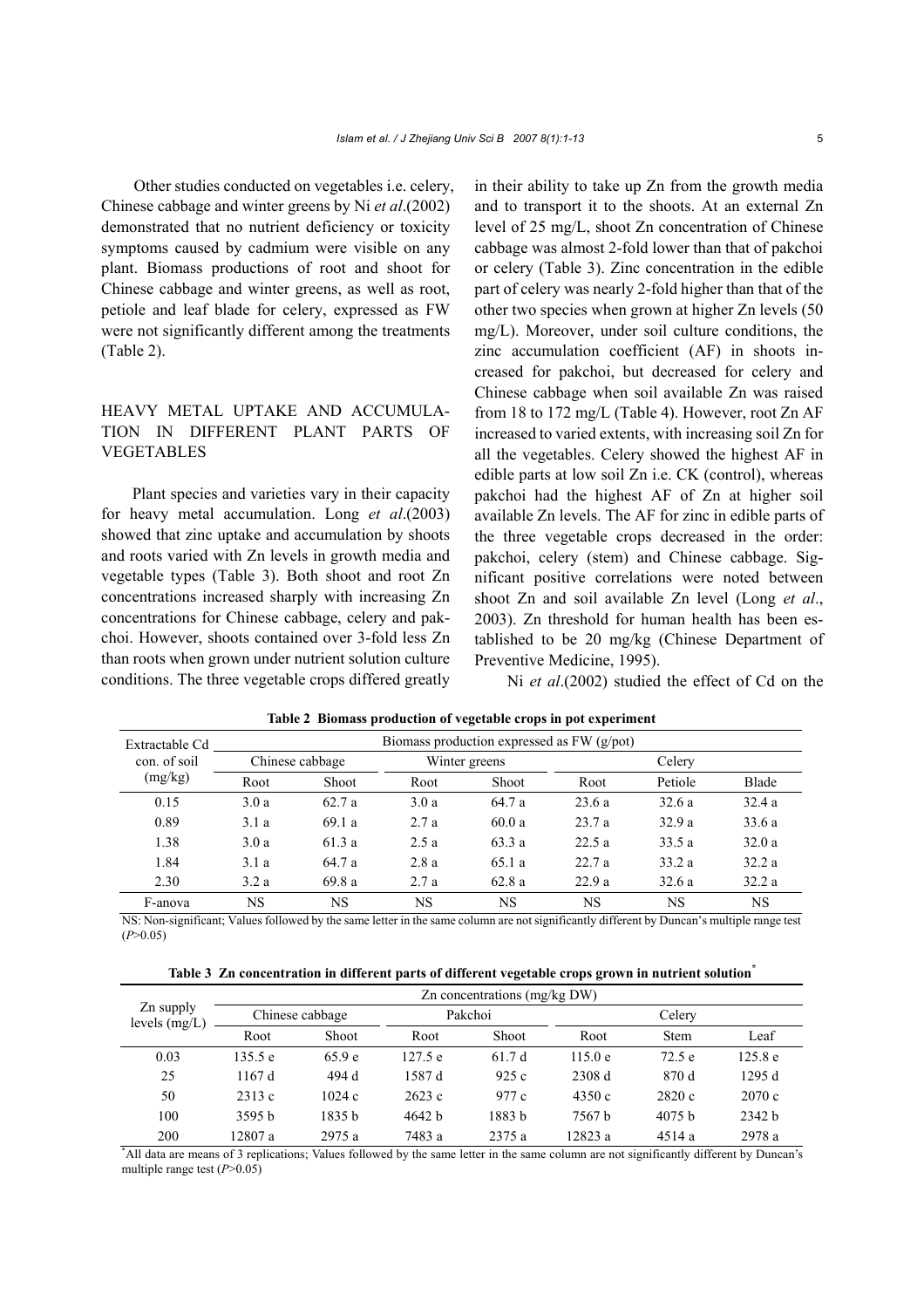growth of three vegetable crops i.e. Chinese cabbage (*Brassica chinensis* L. cv. Zao-Shu 5), winter greens (*B*. *rosularis* var. Tsen et Lee cv. Shang-Hai-Qing), and celery (*Apiumg graveolens* L. var. dulce DC). Their results indicated that the cadmium concentrations in shoots and roots varied both with different Cd levels and type of vegetable. Generally Cd accumulation in various plant parts in vegetable crops increased with the increasing cadmium concentrations in the growth medium. Root Cd increased more sharply than shoot Cd. Celery contained higher Cd in the edible parts than other vegetable species (Table 5).

vegetables to Cu toxicity and found that Cu levels in both root and shoot increased, but root Cu concentration increased more sharply than shoot with increasing Cu levels in growth media. Cu mainly accumulated in roots while a small fraction (10%~20%) of absorbed Cu was transported to shoot (Table 6). Celery accumulated higher Cu content both in roots (1557 mg/L) and shoot (166.7 mg/L in leaves).

Copper AFs in the shoots of vegetable species were relatively small when grown at soil addition Cu levels of 200~400 mg/kg and dramatically increased at soil addition Cu levels above 600 mg/kg (Table 7).

While investigating copper toxicity and bioaccumulation in Chinese cabbage (*Brassica pekinensis*

Yang *et al*.(2002) studied the response of three

**Table 4 Zn accumulation coefficients (AFs) of different vegetable crops grown at various soil Zn levels\***

| Zn added  |                                                                                                                                               | Zn AFs          |                    |           |                    |                    |             |         |  |
|-----------|-----------------------------------------------------------------------------------------------------------------------------------------------|-----------------|--------------------|-----------|--------------------|--------------------|-------------|---------|--|
| to soil   | $DTPA-Zn$<br>(mg/kg)                                                                                                                          | Chinese cabbage |                    |           | Pakchoi            |                    | Celery      |         |  |
| (mg/kg)   |                                                                                                                                               | Root            | Shoot              | Root      | <b>Shoot</b>       | Root               | <b>Stem</b> | Leaf    |  |
| <b>CK</b> | 18.1                                                                                                                                          | 0.158 b         | 0.039 <sub>b</sub> | 0.169 e   | 0.056e             | 0.290 d            | 0.113c      | 0.195a  |  |
| 200       | 71.7                                                                                                                                          | 0.133c          | 0.030c             | $0.284$ d | 0.078d             | 0.507c             | 0.068a      | 0.138 b |  |
| 400       | 132.2                                                                                                                                         | 0.135c          | 0.036 b            | 0.292c    | 0.098c             | 0.419 <sub>b</sub> | 0.069a      | 0.114c  |  |
| 600       | 172.3                                                                                                                                         | $0.143$ d       | $0.042$ d          | 0.415h    | 0.119 <sub>b</sub> | 0.577a             | 0.066 b     | 0.135 b |  |
| 800       | 233.2                                                                                                                                         | 0.235a          | 0.058a             | 0.709a    | 0.189a             | 0.572a             | 0.068a      | 0.130 d |  |
|           | $A F = Zn$ in plant tissues (mg/kg)/total Zn in soil (mg/kg); All data are means of 4 replications; Values followed by the same letter in the |                 |                    |           |                    |                    |             |         |  |

same column are not significantly different by Duncan's multiple range test  $(P>0.05)$ 

| Table 5 Cd concentration in different parts of vegetables in pot experiment |  |  |
|-----------------------------------------------------------------------------|--|--|
|                                                                             |  |  |

|                                   | Plant Cd contents (mg/kg FW) |                    |               |              |           |             |         |  |  |
|-----------------------------------|------------------------------|--------------------|---------------|--------------|-----------|-------------|---------|--|--|
| Extractable Cd of soil<br>(mg/kg) | Chinese cabbage              |                    | Winter greens |              | Celery    |             |         |  |  |
|                                   | Root                         | <b>Shoot</b>       | Root          | <b>Shoot</b> | Root      | <b>Stem</b> | Leaf    |  |  |
| 0.15                              | 0.017 e                      | 0.010 e            | $0.023$ e     | 0.022 e      | 0.096 e   | 0.020 e     | 0.020 e |  |  |
| 0.89                              | 0.158d                       | 0.049 d            | 0.095 d       | $0.038$ d    | $0.265$ d | 0.085 d     | 0.040 d |  |  |
| 1.38                              | 0.332c                       | 0.076c             | 0.151c        | 0.103c       | 0.385c    | 0.113c      | 0.072c  |  |  |
| 1.84                              | 0.455 b                      | 0.086 <sub>b</sub> | 0.235 b       | 0.119 b      | 0.439 b   | 0.204 b     | 0.082 b |  |  |
| 2.30                              | 1.095a                       | 0.151a             | 0.428a        | 0.166a       | 0.653a    | 0.241a      | 0.253a  |  |  |
| F-anova                           | **                           | **                 | **            | **           | **        | **          | **      |  |  |

\* represents significant differences between values at *P*=0.01 by ANOVA test; Values followed by the same letter in the same column are not significantly different by Duncan's multiple range test  $(P=0.01)$ 

|  |  | Table 6 Cu concentration in different parts of different vegetables grown in nutrient solution |
|--|--|------------------------------------------------------------------------------------------------|
|  |  |                                                                                                |

|                     | Cu concentration (mg/kg DW) |       |         |              |         |             |        |  |  |
|---------------------|-----------------------------|-------|---------|--------------|---------|-------------|--------|--|--|
| Cu levels $(mg/L)$  | Chinese cabbage             |       | Pakchoi |              | Celery  |             |        |  |  |
|                     | Root                        | Shoot | Root    | <b>Shoot</b> | Root    | <b>Stem</b> | Leaf   |  |  |
| 0.01                | 13.00                       | 13.34 | 18.67   | 9.00         | 27.00   | 21.50       | 31.17  |  |  |
| 10                  | 238.30                      | 45.00 | 235.80  | 17.67        | 566.70  | 53.00       | 65.83  |  |  |
| 20                  | 361.30                      | 58.75 | 475.00  | 32.33        | 1312.00 | 81.50       | 101.00 |  |  |
| 30                  | 565.60                      | 71.13 | 528.30  | 128.30       | 1423.00 | 95.00       | 123.30 |  |  |
| 40                  | 711.30                      | 97.50 | 705.60  | 179.20       | 1557.00 | 145.00      | 166.70 |  |  |
| LSD <sub>0.05</sub> | 5.36                        | 3.58  | 8.34    | 6.67         | 11.23   | 9.47        | 10.32  |  |  |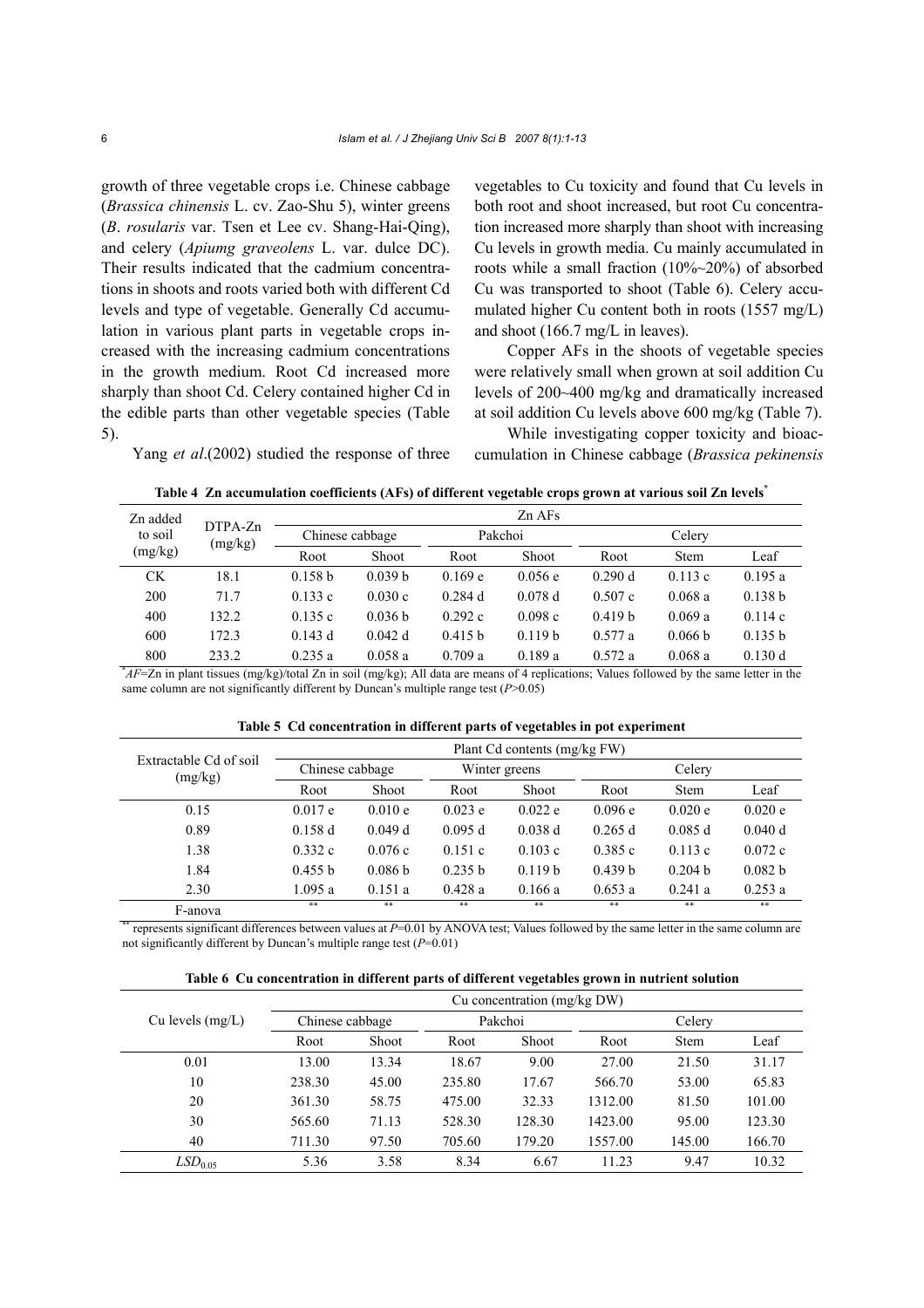|                             | Cu AFs          |              |         |       |        |             |       |  |
|-----------------------------|-----------------|--------------|---------|-------|--------|-------------|-------|--|
| Cu added to soil<br>(mg/kg) | Chinese cabbage |              | Pakchoi |       | Celery |             |       |  |
|                             | Root            | <b>Shoot</b> | Root    | Shoot | Root   | <b>Stem</b> | Leaf  |  |
| <b>CK</b>                   | 0.223           | 0.060        | 0.438   | 0.074 | 0.117  | 0.005       | 0.090 |  |
| 200                         | 0.081           | 0.016        | 0.091   | 0.013 | 0.062  | 0.008       | 0.071 |  |
| 400                         | 0.081           | 0.014        | 0.071   | 0.010 | 0.134  | 0.009       | 0.084 |  |
| 600                         | 0.091           | 0.019        | 0.072   | 0.017 | 0.318  | 0.015       | 0.107 |  |
| 800                         | 0.167           | 0.030        | 0.157   | 0.036 | 0.324  | 0.017       | 0.150 |  |
| LSD <sub>0.05</sub>         | 0.007           | 0.003        | 0.006   | 0.002 | 0.017  | 0.003       | 0.009 |  |

**Table 7 Cu accumulation coefficients (AFs) of different vegetable crops grown at various soil Cu levels** 

Rupr.), Xiong and Wang (2005) found that Cu concentration in the shoots was significantly influenced by Cu treatment (*P*<0.001). Cu concentration increased markedly with an increase in the soil Cu concentration. With a background level of Cu (the control, 13.6 mg/kg dry soil), Cu concentration in the shoots was 9.9 mg/kg. With the 0.2 mmol/kg treatment, shoot Cu concentration rose to 42.5 mg/kg. With the 1.0 mmol/kg treatment, shoot Cu concentration was 119.0 mg/kg (1.9 mmol/kg). According to the *LSD* test, shoot Cu concentration in both treatments was significantly higher than that in the control. These facts showed that when Chinese cabbage (cultivar Xiayangbai) plants were exposed to certain levels of Cu pollution, the shoots could accumulate a relatively high amount of Cu.

#### SOIL THRESHOLD VALUES OF POTENTIAL DIETARY TOXICITY

Soil threshold for heavy metal toxicity is an important factor affecting soil environment capacity of heavy metal and determining heavy metal cumulative loading limit. For the soil-plant system, the heavy metal toxicity threshold is the highest permissible content in the soil (total or bioavailable concentration) that does not produce any phytotoxicity (i.e., inhibition of plant growth and decrease of yield), or the heavy metal in the edible parts of crops does not exceed the critical dietary heavy metal threshold for human health. During the recent years much effort was exerted to calculate the soil thresholds of potential dietary toxicity by different ways.

The critical food Cu threshold for human health has been established to be 10 mg/kg (Chinese Department of Preventive Medicine, 1995). Yang *et al*. (2002) reported that from the regression lines between shoot DM yields and Cu concentration in plant tissue or soil, soil Cu thresholds for phytotoxicity (10% yield reduction) and potential dietary toxicity in edible parts of the vegetables could be calculated. Soil total and available Cu thresholds for potential dietary toxicity in the edible parts of vegetable crops were 5-fold higher than those for phytotoxicity (at 10% yield reduction) (Table 8). Among the three vegetable crops, pakchoi had much lower soil total and available Cu thresholds, as compared with the other two vegetable species.

The critical dietary Zn threshold for human health has been established to be 20 mg/kg (Chinese Department of Preventive Medicine, 1995). Long *et al*.(2003) showed that from the regression equations between shoot yield or Zn concentration and soil total or available Zn, soil Zn thresholds for yield reduction (decreased 10%) and potential dietary toxicity in edible parts of the vegetables could be calculated (Table 9). The total soil Zn thresholds for shoot dry matter yield reduction were higher for pakchoi and only slightly lower for celery (stem), than that for potential dietary toxicity. Soil available Zn thresholds for Zn potential dietary toxicity were 175.6, 74.9 and 101.0 mg/kg for Chinese cabbage, pakchoi, and celery (stem), respectively. For pakchoi, a higher soil available Zn threshold for yield reduction (10%) (103 mg/kg) was again noted relating to that for potential dietary toxicity (74.9 mg/kg). The lower soil available Zn threshold for Zn potential dietary toxicity for pakchoi than for the other vegetable species is mainly associated with its greater ability to absorb Zn from the soil and to translocate and accumulate Zn in the shoots. These results indicate that some vegetable species, like pakchoi, may accumulate Zn in the edible part over dietary toxic threshold before yield re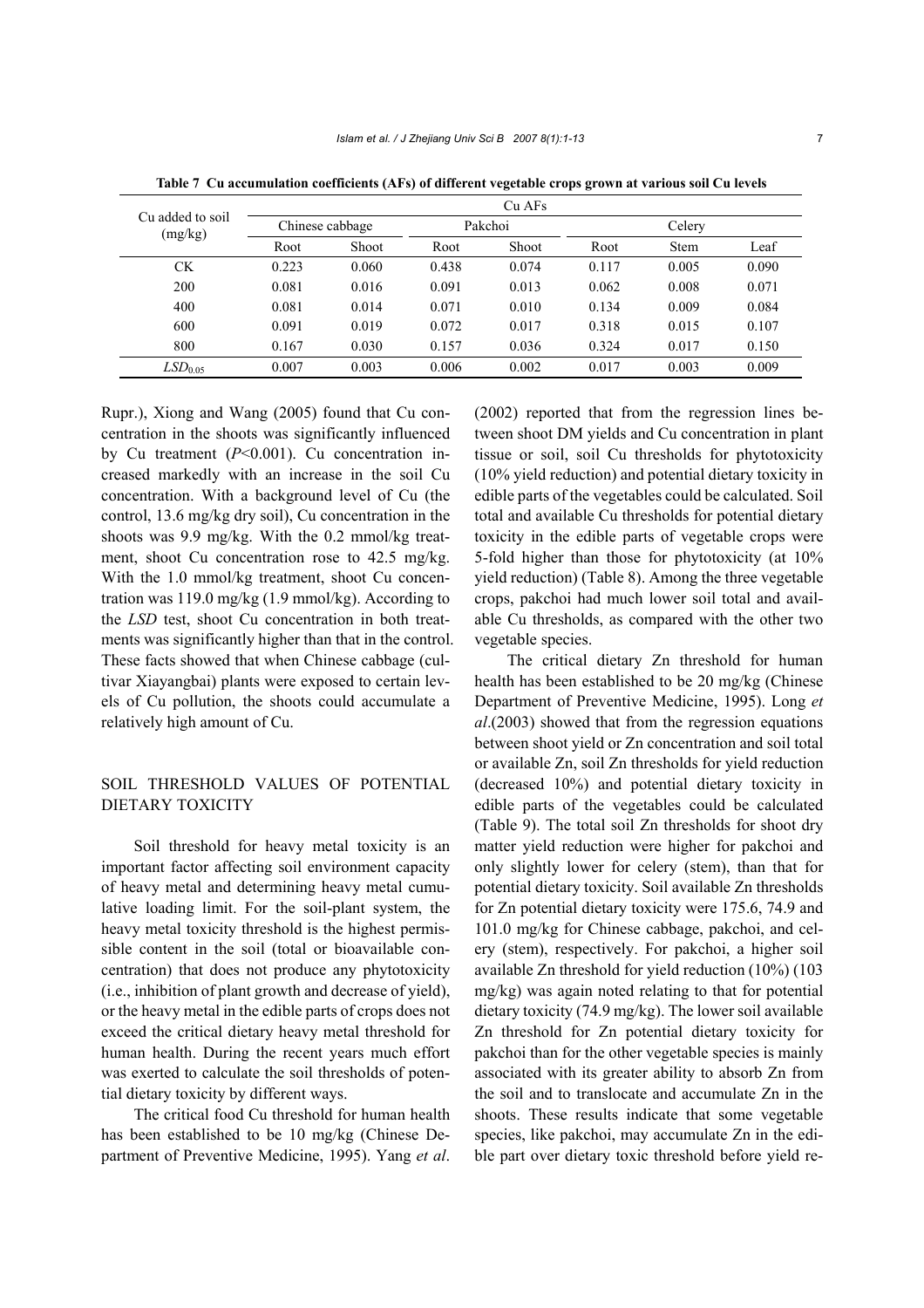duction occurs.

Based on the regression equation established in our study and the limit of cadmium concentration in vegetable products (0.05 mg/kg fresh weight, GBN 238-84 in China), the threshold of Cd concentration in growth media was evaluated as 0.5 mg/kg of soil extractable Cd for soil. The results indicated that the criteria for extractable Cd content in soil were 0.869, 0.730 and 0.489 mg/kg soil for Chinese cabbage, winter greens and celery, respectively (Table 10) (Ni *et al*., 2002).

## BIOAVAILABILITY OF ADDED HEAVY METAL IN THE VEGETABLE GARDEN SOIL

Total soil metals can be used to estimate the degree of soil exposure to heavy metal pollution, although this is not generally well correlated with metal mobility and bioavailability (Kuo *et al*., 1983). Metals such as Zn exist in soils in various fractions, chemical species or forms including: exchangeable, carbonate-bound, oxide-bound, organic matter-bound and

crystal lattice metals (Shuman, 1991). Availability of soil Zn to plants differs and may be governed by dynamic equilibrium among these fractions (Kiekens, 1990). The biologically active fractions of Zn in soils mainly consist of its soluble, exchangeable and complexed forms. Many studies showed that DTPA-extractable Zn is correlated well with plant uptake Zn (Arnesen and Singh, 1998; Miner *et al*., 1997). DTPA extractable Zn decreased progressively with incubation time, and leveled off in 8~12 weeks of incubation. However, after 12-week incubation,  $60\%~70\%$  of added Zn was still extractable by the DTPA method (Long *et al*., 2003). The results showed that a major portion of the Zn added to the garden soil is phytoavailable, which is in agreement with other studies (Cajuste *et al*., 2000; Darmawa and Wada, 1999).

Total copper in soil includes six pools classified according to their physicochemical behavior. The pools are soluble ions and inorganic and organic complexes in soil solution; exchangeable Cu; stable organic complexes in humus; Cu adsorbed by hydrous oxides of Mn, Fe and Al; Cu adsorbed on the clay-humus colloidal complex; and crystal lattice-

| Table 8 Soil Cu thresholds for yield reduction and potential dietary toxicity in edible parts of the vegetables |  |  |
|-----------------------------------------------------------------------------------------------------------------|--|--|
|                                                                                                                 |  |  |

|                 |                | Total Cu (mg/kg) | Available Cu (mg/kg) |              |  |  |
|-----------------|----------------|------------------|----------------------|--------------|--|--|
| Crop species    | $PDT<10$ mg/kg | SDMYR by 10%     | $PDT<10$ mg/kg       | SDMYR by 10% |  |  |
| Chinese cabbage | 835.56         | 142.84           | 338.98               | 50.58        |  |  |
| Pakchoi         | 429.93         | 167.52           | 269.14               | 57.64        |  |  |
| Celery (stem)   | 608.22         | 174.18           | 312.72               | 70.68        |  |  |
| Celery (Leaf)   | 161.07         | 232.03           | 57.22                | 92.09        |  |  |

Note: PDT: Potential dietary toxicity; SDMYR: Shoot dry matter yield reduction

| Table 9 Soil Zn thresholds for yield reduction and potential dietary toxicity in edible parts of the vegetables |  |  |
|-----------------------------------------------------------------------------------------------------------------|--|--|
|                                                                                                                 |  |  |

| Crop species    | Total $Zn$ (mg/kg) |              | Available $Zn$ (mg/kg) |              |
|-----------------|--------------------|--------------|------------------------|--------------|
|                 | $PDT<20$ mg/kg     | SDMYR by 10% | $PDT<20$ mg/kg         | SDMYR by 10% |
| Chinese cabbage | 413                | 244          | 175.6                  | 85.6         |
| Pakchoi         | 224                | 277          | 74.9                   | 103.0        |
| Celery (stem)   | 272                | 220          | 101.0                  | 73.0         |
| Celery (Leaf)   | 122                | 187          | 19.4                   | 55.8         |

Note: PDT: Potential dietary toxicity; SDMYR: Shoot dry matter yield reduction

| Table 10 Correlative relationship between Cd concentration in edible parts of vegetable crops $(C_p)$ and extractable |  |
|-----------------------------------------------------------------------------------------------------------------------|--|
| Cd content in soil $(C_s)$ and the evaluated criteria of Cd pollution in growth media                                 |  |

| <b>Species</b>  | Correlative equation           | Correlative coefficient | Significance | Criteria of Cd concentrations<br>$(mg/kg\,soil)$ |
|-----------------|--------------------------------|-------------------------|--------------|--------------------------------------------------|
| Chinese cabbage | $C_p = 0.0575C_s$              | $0.965(n=5)$            | **           | 0.869                                            |
| Winter greens   | $C_{\rm p} = 0.0685 C_{\rm s}$ | $0.969(n=5)$            | **           | 0.730                                            |
| Celery          | $C_{\rm n} = 0.1022 C_{\rm s}$ | $0.983(n=5)$            | **           | 0.489                                            |

<sup>\*\*</sup> represents that the correlative relationship is significant at the level of 1%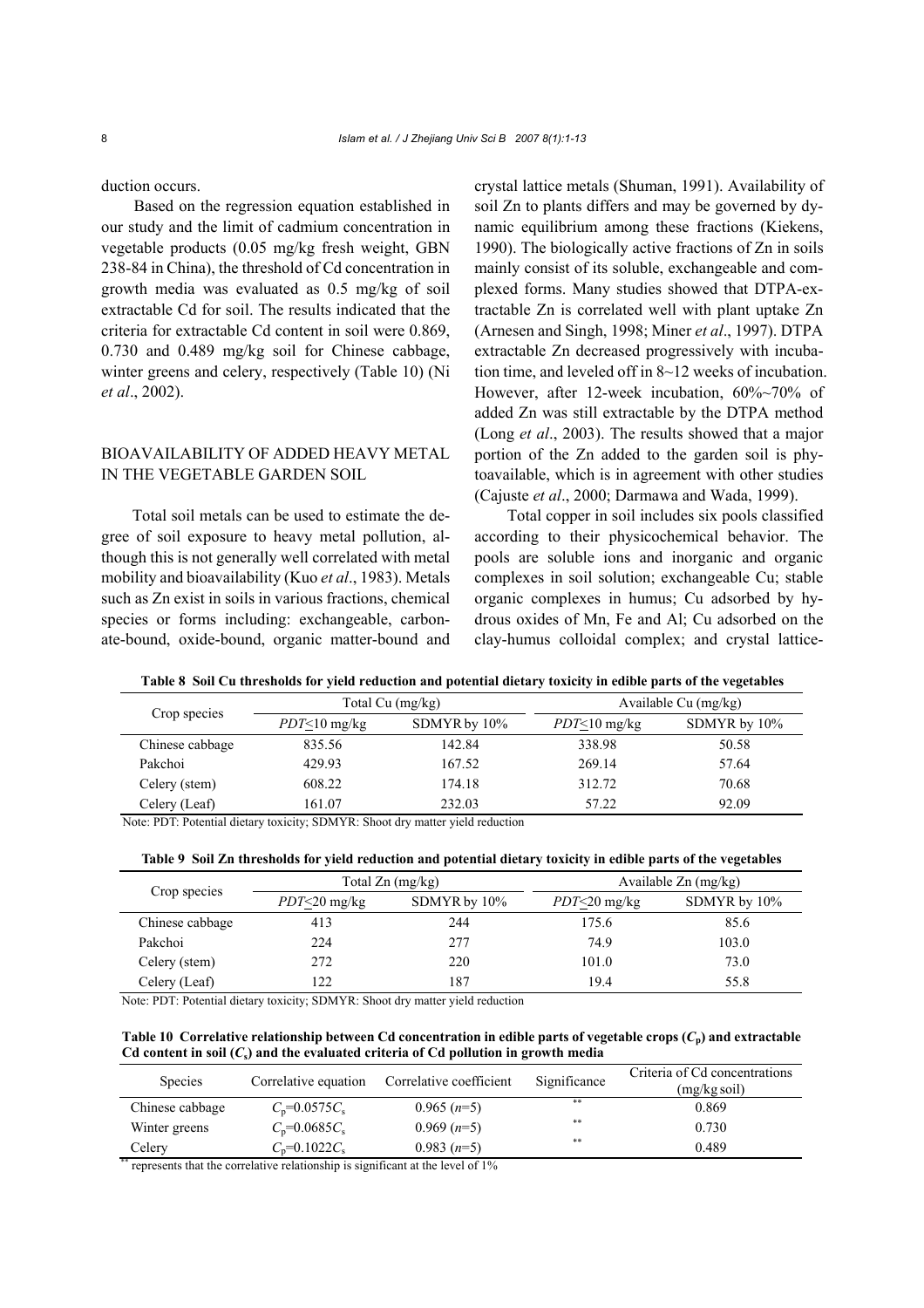bound Cu (Baker, 1990). When added to soil, Cu may react with soil constituents, changes its chemical form, then its availability to plants is also altered. The amount of soil Cu removed by a chemical chelating agent like DTPA or EDTA is considered as the plant available portion (Baker, 1990). The DTPA extractable Cu decreased with incubation time, especially in the first 8 weeks. After 12-week incubation, 60% of added Cu was not extractable by DTPA. These may have resulted from transformation of the added soluble Cu fraction to slowly available fractions of Cu in the soil (Yang *et al*., 2002).

Although the amount of soil heavy metal removed by a chelating agent like DTPA or EDTA is considered to be the plant-available portion, many results have shown that the concentration of Pb is not well correlated to the amount of plant uptake (Yang and Zhang, 1993). Some results showed that significant and positive correlations existed between shoot Pb and soil  $NH_4NO_3$ -extractable Pb levels (Song, 2002).

#### SOIL-PLANT-MAN RELATIONS DETERMINING HEAVY METAL TOXICITY

Soil-to-plant transfer is one of the key components of human exposure to metals through the food chain. Lăcătuşu *et al*.(1996) studied soil-plant-man relationships in heavy metal polluted areas in Romania and detected significant overclark levels of Cd and Pb from the geogenic abundance viewpoint. Although the polluted soils were neutral to slightly alkaline and well supplied with organic matter, the soluble forms of heavy metals in EDTA-CH<sub>3</sub>COONH<sub>4</sub>, pH=7.0 represented on average 37% Cd, 17% Cu, 28% Pb and 14% Zn, respectively of their global concentration, exceeding the maximum allowable limits (MAL), for soluble forms, by on average up to 14.8 (Pb), 4.2 (Cd) and 2.1 (Zn) times. The relationship between their contents in plants and in soil (soluble forms) showed significant correlations for Cd, Cu, Pb and Zn. As a result, the contents of these elements in vegetables often exceed those allowable for normal human and animal consumption. In this case, if an adult consumed 2 kg potatoes, 2 kg tomatoes and 1 kg carrots in a week, his/her food would exceed by 12% the MAL for Cd (0.525 mg). The daily maximum allowable rate of ingested Pb (0.430 mg) could be

reached by consuming 880 g of vegetables (equal parts of potatoes, tomatoes, carrots and cucumbers). The higher acidity of soils enhances the transfer of large amounts of heavy metals in soluble forms, exceeding MAL on average up to 23.4 (Pb), 2.1 (Cd), 2.8 (Cu) and 2.7 (Zn) times. As a result the average Pb content in carrots was 10 times higher than the MAL and the Pb accumulation in the lettuce, parsley and garden orach, significantly above the critical contents. At the same time, the Cd content in the analyzed vegetables exceeded by 5 times the MAL, while the Cu and Zn contents were close to critical levels (Lăcătuşu *et al*., 1996). Ingestion of vegetables containing high concentrations of heavy metals is one of the main ways in which these elements enter the human body. Typical diseases recorded were Pb and Cd intoxication, saturnine encephalopathy, radial nerve paralysis and saturnine colic. The most affected group of inhabitants was children (Lăcătuşu *et al*., 1996). Estimates from various countries showed that the dietary intake for lead in adults is between 54 mg per day (Dabeca *et al*., 1987) and 412 mg per day (Dick *et al*., 1978), and that of cadmium is between 10 and 30 mg per day (Reilly, 1991). For zinc and copper, the estimated daily intake is from 1 to 3 mg, and 10 to 20 mg, respectively (Fox, 1982). Lăcătuşu *et al*.(1996) found that their estimations for lead and zinc were above those reported from other countries whereas the estimation for cadmium was within the range. The levels of copper were observed to be below the estimation. Bahemuka and Mubofu (1999) suggested that a large daily intake of these vegetables is likely to cause a detrimental health hazard to the consumer.

Since the dietary intake of food may constitute a major source of long-term low-level body accumulation of heavy metals, the detrimental impact becomes apparent only after several years of exposure. Regular monitoring of these metals from effluents, sewage, in vegetables and in other food materials is essential for preventing excessive buildup of the metals in the food chain (Bahemuka and Mubofu, 1999).

## CURRENT TECHNOLOGIES TO DECREASE DIETARY TOXICITY OF HEAVY METALS

Different technologies have been employed for soil decontamination. Two strategies depending on the amount of heavy metal contents in soil can be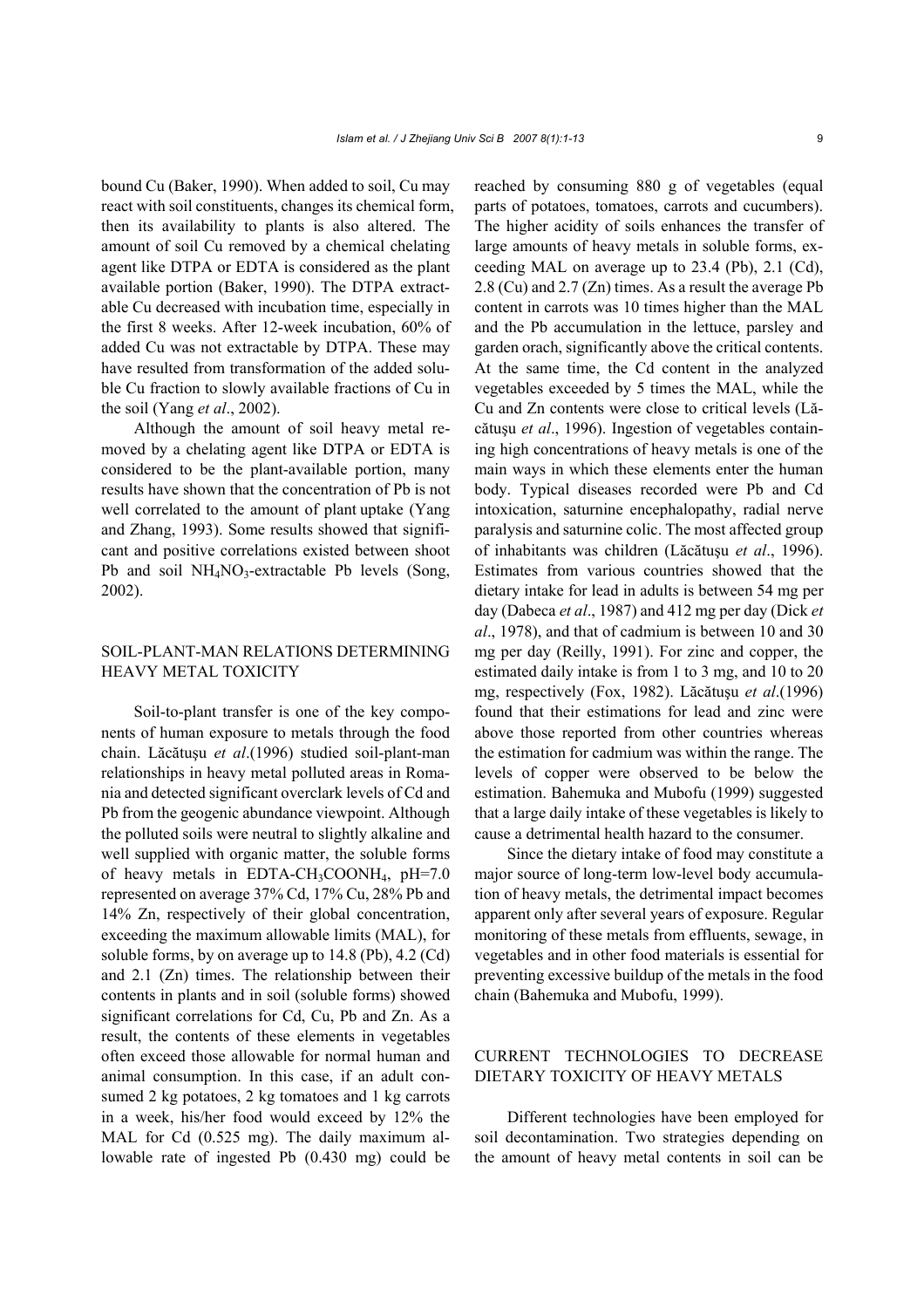adopted. First is the application of different agronomical practices in order to minimize the availability of heavy metals in soils. These include pH modification, organic matter management, fertilizer management, and choice of the most suitable vegetables for a particular soil. This strategy can be employed in areas where heavy metal pollution is not extensive. Another way is the use of phytoremediation techniques in which metal accumulating plants are used to transport and concentrate metals from soil into the aboveground shoots, which are then harvested. This technique is ideal in soils where heavy metal pollution is very high.

Phytoremediation i.e. use of higher plants to absorb heavy metals from polluted lands, has gained much interest recently. Phytoremediation may include phytoextraction, phytoviolatilization, rhizofiltration or phytostabilization. A number of plant species from Angiospermic groups have been employed to carry out phytoremediation. Certain plants such as *Thlaspi caerulenscens*, *Haumaniastrum robertii*, *Ipomoea alpina*, *Macadamia neurophylla*, *Psychotria douarret*, *Thlaspi rotundifolium*, etc. which can selectively accumulate heavy metals are employed to remove heavy metals from soils. Such plants can accumulate 10~500 times higher levels than crops.

Uptake of metal ions is an essential part of plant nutrition. Several heavy metals such as Cu, Mn, Zn, Fe and Ni play important roles in enzyme induction and reaction, membrane function, and isozyme activity. The response of plants to high concentrations of metals varies across a broad spectrum from toxic reaction to tolerance; some plants are obligate metallophytes with a physiological requirement for elevated metal contents in soils (Nedelkoska and Doran, 2000). Of those plant species that actively accumulate metals i.e. hyperaccumulators store metals in their tissues at concentrations far exceeding those in the environment. Heavy metal contents in hyperaccumulators are at least 100 times those found in nonhyperaccumulator plants grown in soil under the same conditions (Brooks *et al*., 1998). The number of confirmed hyperaccumulating species is expanding rapidly, and includes about 300 plants that hyperaccumulate nickel, 26 cobalt, 24 copper, 16 zinc and 11 manganese. Hyperaccumulators of selenium, thallium, cadmium, lead and uranium have also been reported (Brooks *et al*., 1998).

Although the existence of hyperaccumulating

plants has been known for more than 20 years, their potential environmental and commercial applications have only recently been considered in detail (Robinson *et al*., 1997a; 1997b). Hyperaccumulators that can remove metals from contaminated soils and polluted rivers and lakes are being investigated for phytoremediation of sites affected by sewage sludge; metal-rich mine tailings, and downwash or aerial fallout from smelting and electroplating factories (Brooks and Robinson, 1998; Salt *et al*., 1998). Another application is phytomining, whereby hyperaccumulator plants are grown on low-grade ores, the metal-laden crop harvested, and the biomass treated to recover the metal (Brooks *et al*., 1998). The advantage of this agricultural approach to mining is its low cost relative to conventional methods, allowing economic exploitation of ore or mineralized soil that is too metal-poor for direct mining operations (Nedelkoska and Doran, 2000).

So far, the mechanisms of metal uptake by hyperaccumulating plants and the basis of their metal specificity are poorly understood; the phytochemistry involved varies considerably depending on the metal and plant species (Brooks, 1998). Several reports have suggested that metals are detoxified in hyperaccumulators by binding with low-molecular-weight ligands such as histidine (Krämer *et al*., 1996) or organic acids such as citric, malic and malonic acids (Kersten *et al*., 1980; Sagner *et al*., 1998; Tolrà *et al*., 1996b). However, complexation with such universal plant metabolites is considered by some researchers to be insufficient explanation for the special properties of hyperaccumulator plants, including their metal specificity (Homer *et al*., 1991). Other mechanisms that could be involved in hyperaccumulation include metal translocation within the plant (Krämer *et al*., 1996; Tolrà *et al*., 1996a) and compartmentation within the cells, for example, in vacuoles (Vázquez *et al*., 1992). The role of phytochelatins in hyperaccumulators is unclear at present, although many plants for normal metal homeostasis use these cysteine rich peptides (Nedelkoska and Doran, 2000). Several reports have concluded that phytochelatins are not primarily responsible for hyperaccumulation of Ni or Zn (Krämer *et al*., 1996; Shen *et al*., 1997).

Most studies of hyperaccumulation have been carried out using whole plants grown either in soil or hydroponically. For investigation of the mechanisms and metabolic responses of hyperaccumulators rather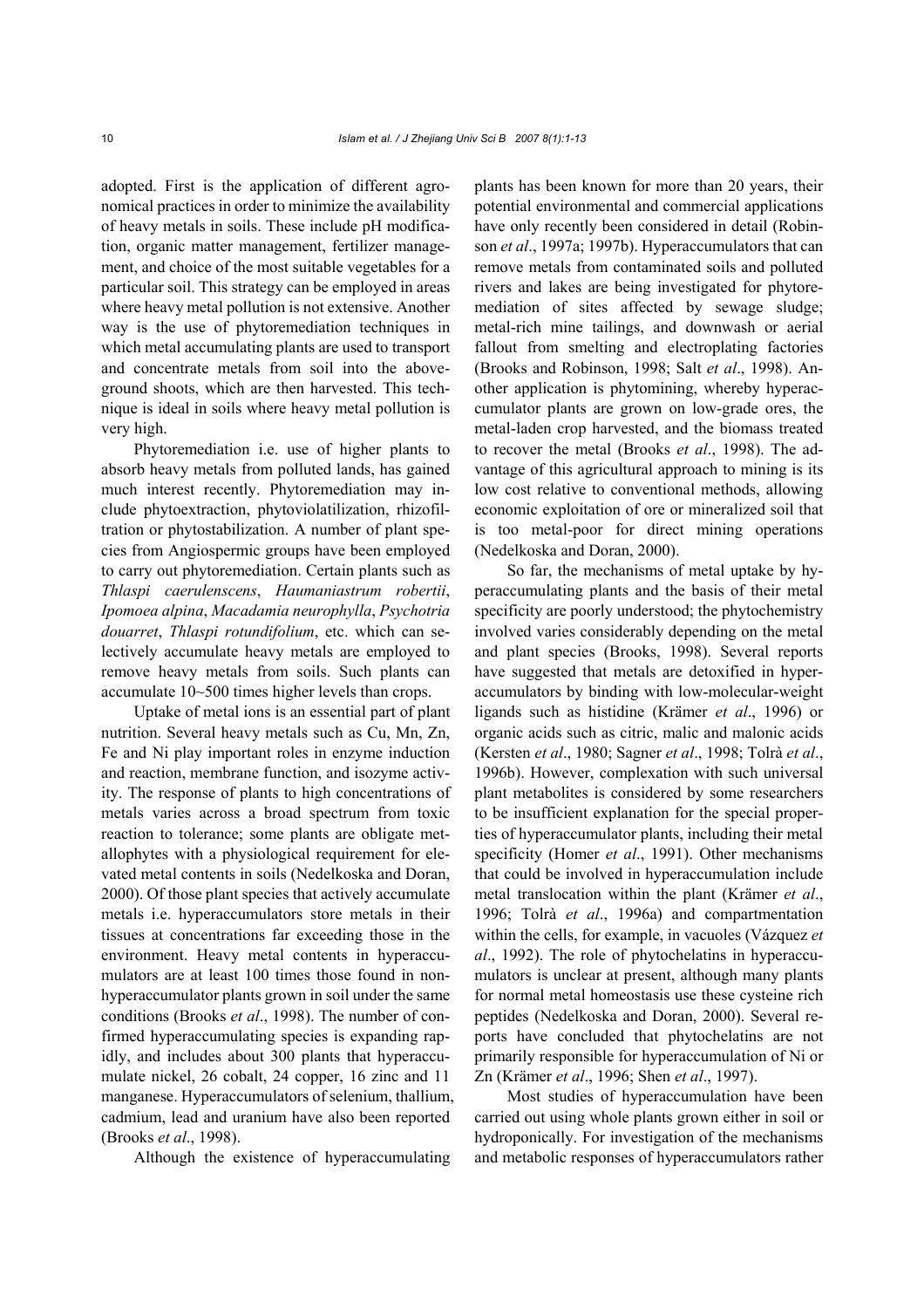than agronomic characteristics, there are advantages associated with alternative plant cultivation systems (Nedelkoska and Doran, 2000). In vitro culture of organs such as roots and shoots allows indefinite propagation and experimentation using tissues derived from the same plant, thus avoiding the effects of variability between individual specimens (Pollard and Baker, 1996). Axenic conditions in tissue culture prevent microbial symbiosis disguising the metal uptake characteristics of plants grown in soil, while better control over environmental conditions at the roots can be obtained compared with pot cultivation. Experiments using separately cultured organs also allow the metal accumulation properties of each organ to be identified without interference from translocation effects. Genetically transformed hairy roots produced by infection of plants with *Agrobacterium rhizogenes* are a convenient form of organ culture (Doran, 1997) and have been used previously in phytoremediation studies (Hughes *et al*., 1997; Macek *et al*., 1994; Maitani *et al*., 1996; Metzger *et al*., 1992). However, as generation of hairy roots of hyperaccumulating species has not been reported previously, their abilities to hyperaccumulate metals and their utility in hyperaccumulation research have not yet been demonstrated (Nedelkoska and Doran, 2000).

#### **CONCLUSION**

Factors affecting the thresholds of dietary toxicity of heavy metal in soil-crop system include: soil type involving soil pH, organic matter content, clay mineral and other soil chemical and biochemical properties; and crop species or cultivars regulated by genetic basis for heavy metal transport and accumulation in plants. In addition, the interactions of soil-plant roots-microbes play important roles in regulating heavy metal movement from soil to the edible parts of crops. Agronomic practices such as fertilizer and water management and crop rotation system can affect bioavailability and crop accumulation of heavy metals, thus influencing the thresholds of assessing dietary toxicity of heavy metals in food chain.

Further research is needed to find out the variations in metal uptake by different vegetable species, and the site-specific risk assessment guidelines to highlight and to minimize the potential health risks of ingesting vegetables containing high levels of heavy metals.

#### **References**

- Arnesen, A.K.M., Singh, B.R., 1998. Plant uptake and DTPA-extractability of Cd, Cu, Ni and Zn in a Norwegian alum shale soil as affected by previous addition of dairy and pig manures and peat. *Can*. *J*. *Soil Sci*., **78**(3):531-539.
- Bahemuka, T.E., Mubofu, E.B., 1999. Heavy metals in edible green vegetables grown along the sites of the Sinza and Msimbazi rivers in Dar es Salaam, Tanzania. *Food Chem.*, **66**(1):63-66. [doi:10.1016/S0308-8146(98)00213-1]
- Baker, D.E., 1990. Copper. *In*: Alloway, B.J. (Ed.), Heavy Metals in Soils. John Wiley & Sons, New York, p.151-196.
- Barone, A., Ebesh, O., Harper, R.G., Wapnir, R.A., 1998. Placental copper transport in rats: effects of elevated dietary zinc on fetal copper, iron and metallothionien. *J. Nutr.*, **128**(6):1037-1041.
- Bilos, C., Colombo, J.C., Skorupka, C.N., Rodriguez Presa, M.J., 2001. Source, distribution and variability of airborne trace metals in La Plata City area, Argentina. *Environ. Pollut.*, **111**(1):149-158. [doi:10.1016/S0269-7491 (99)00328-0]
- Brooks, R.R., 1998. Phytochemistry of Hyperaccumulators. *In*: Plants that Hyperaccumulate Heavy Metals. CAB International, Wallingford, p.15-53.
- Brooks, R.R., Robinson, B.H., 1998. Aquatic Phytoremediation by Accumulator Plants. *In*: Brooks, R.R. (Ed.), Plants that Hyperaccumulate Heavy Metals. CAB International, Wallingford, p.203-226.
- Brooks, R.R., Chambers, M.F., Nicks, L.J., Robinson, B.H., 1998. Phytomining. *Trends Plant Sci.*, **3**(9):359-362. [doi:10.1016/S1360-1385(98)01283-7]
- Cajuste, L.J., Cruz-Diaz, J., Garcia-Osorio, C., 2000. Extraction of heavy metals from contaminated soils. I. Sequential extraction in surface soils and their relationships to DTPA extractable metals and metal plant uptake. *J*. *Environ*. *Sci*. *Health*, **A35**:1141-1152.
- Cambra, K., Martínez, T., Urzelai, A., Alonso, E., 1999. Risk analysis of a farm area near a lead- and cadmium-contaminated industrial site. *J*. *Soil Contam*., **8**(5): 527-540. [doi:10.1080/10588339991339450]
- Chinese Department of Preventive Medicine, 1994. Threshold for Food Hygiene. China Standard Press, Beijing (in Chinese).
- Chinese Department of Preventive Medicine, 1995. Threshold for Food Hygiene. China Standard Press, Beijing (in Chinese).
- Chronopoulos, J., Haidouti, C., Chronopoulou-Sereli, A., Massas, I., 1997. Variations in plant and soil lead and cadmium content in urban parks in Athens, Greece. *Sci. Total Environ.*, **196**(1):91-98. [doi:10.1016/S0048-9697 (96)05415-0]
- Coutate, T.P., 1992. Food, the Chemistry of Its Component, 2nd Ed. Royal Society of Chemistry, Cambridge, p.265.
- Dabeca, R.W., McKenzie, A.D., Lacroix, G.M.A., 1987. Dietary intakes of lead, cadmium, arsenic and fluoride by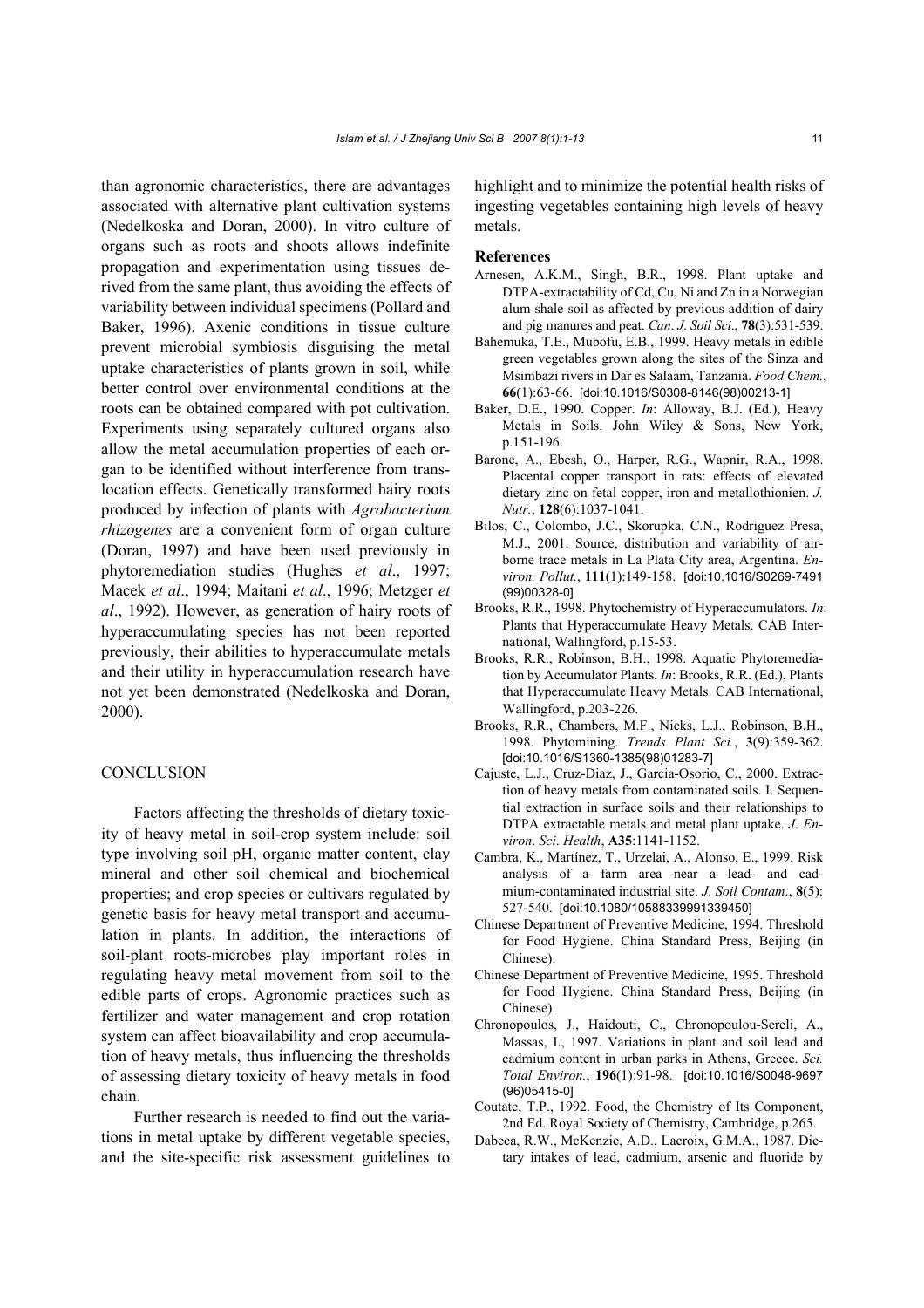Canadian adults, a 24 hours duplicate diet study. *Food Addit. Contam.*, **4**:89-102.

- Damek-Poprawa, M., Sawicka-Kapusta, K., 2003. Damage to liver, kidney, and teatis with reference to burden of heavy metals in yellow-necked mice from areas around steelworks and zinc smelters in Poland. *Toxicology*, **186**(1-2): 1-10. [doi:10.1016/S0300-483X(02)00595-4]
- Darmawa, M., Wada, S.I., 1999. Kinetics of speciation of copper, lead, and zinc loaded to soils that differ in cation exchanger composition at low moisture content. *Commun*. *Soil Sci*. *Plant Anal*., **30**(30):2363-2375.
- DEFRA (Department of Environment, Food and Rural Affairs), 1999. Total Diet Study—Aluminium, Arsenic, Cadmium, Chromium, Copper, Lead, Mercury, Nickel, Selenium, Tin and Zinc. The Stationery Office, London.
- DEFRA (Department of Environment, Food and Rural Affairs) and Environment Agency, 2002a. Contaminated Land Exposure Assessment Model (CLEA): Technical Basis and Algorithms. Bristol, UK.
- DEFRA (Department of Environment, Food and Rural Affairs) and Environment Agency, 2002b. Assessment of Risks to Human Health from Land Contamination: An Overview of the Development of Soil Guideline Values and Related Research, CLR7. Bristol, UK.
- DETR (Department of Environment, Transport and the Regions), 2000. Contaminated Land: Implementation of Part IIA of the Environmental Protection Act 1990. The Stationery Office, London.
- Dick, G.L., Hughes, J.T., Mitchell, J.W., David, F., 1978. Survey of trace elements and pesticides in New Zealand. *J. Sci.*, **21**:57-69.
- Doran, P.M., 1997. Hairy Roots: Culture and Applications. Harwood, Amsterdam, p.239.
- Dudka, S., Miller, W.P., 1999. Permissible concentrations of arsenic and lead in soils based on risk assessment. *Water Air Soil Poll.*, **113**(1/4):127-132. [doi:10.1023/A:10050 28905396]
- Ellen, G., Loon, J.W., Tolsma, K., 1990. Heavy metals in vegetables grown in the Netherlands and in domestic and imported fruits. *Z. Lebensm. Unters. Forsch.*, **190**(1): 34-39. [doi:10.1007/BF01188261]
- Fergusson, J.E., 1990. The Heavy Elements: Chemistry, Environmental Impact and Health Effects. Pergamin Press, Oxford, p.382-399.
- Fox, B.A., 1982. Food Science. Holder and Stoughton, London.
- Gyorffy, E.J., Chan, H., 1992. Copper deficiency and mycrocytic anemia resulting from prolonged ingestion of over-the-counter zinc. *Am. J. Gastroenterol.*, **87**: 1054-1055.
- Hawley, J.K., 1985. Assessment of health risk from exposure to contaminated soil. *Risk Anal.*, **5**(4):289-302. [doi:10.1111/j.1539-6924.1985.tb00185.x]
- Homer, F.A., Reeves, R.D., Brooks, R.R., Baker, A.J.M., 1991. Characterization of the nickel-rich extract from the nickel hyperaccumulator *Dichapetalum gelonioides*. *Phytochemistry*, **30**(7):2141-2145. [doi:10.1016/0031-9422(91) 83602-H]
- Hough, R.L., Breward, N., Young, S.D., Crout, N.M., Tye, A.M., Moir, A.M., Thornton, I., 2004. Assessing potential

risk of heavy metal exposure from consumption of home-produced vegetables by urban populations. *Environ. Health Perspect.*, **112**(2):215-221.

- Hughes, J.B., Shanks, J., Vanderford, M., Lauritzen, J., Bhadra, R., 1997. Transformation of TNT by aquatic plants and plant tissue cultures. *Environ. Sci. Technol.*, **31**(1): 266-271. [doi:10.1021/es960409h]
- ICRCL (Inter-Departmental Committee on the Redevelopment of Contaminated Land), 1987. Guidance on the Assessment and Redevelopment of Contaminated Land, 2nd Ed. The Stationery Office, London.
- Kersten, W.J., Brooks, R.R., Reeves, R.D., Jaffré, T., 1980. Nature of nickel complexes in *Psychotria douarrei* and other nickel-accumulating plants. *Phytochemistry*, **19**(9):1963-1965. [doi:10.1016/0031-9422(80)83013-5]
- Kiekens, L., 1990. Zinc. *In*: Alloway, B.J. (Ed.), Heavy Metals in Soils. John Wiley & Sons, New York, p.261-279.
- Konz, J., Lisi, K., Friebele, E., 1989. Exposure Factors Handbook. EPA/600/8-89/043. US Environmental Protection Agency, Office of Health and Environmental Assessment, Washington DC.
- Krämer, U., Cotter-Howells, J.D., Charnock, J.M., Baker, A.J.M., Smith, J.A.C., 1996. Free histidine as a metal chelator in plants that accumulate nickel. *Nature*, **379**(6566):635-638. [doi:10.1038/379635a0]
- Kuo, S., Heilman, P.E., Baker, S., 1983. Distribution and forms of copper, zinc, cadmium, iron, and manganese in soils near a copper smelter. *Soil Sci*., **135**:101-109.
- Lăcătuşu, R., Răuţă, C., Cârstea, S., Ghelase, I., 1996. Soil-plant-man relationships in heavy metal polluted areas in Romania. *Applied Geochem.*, **11**(1-2):105-107. [doi:10.1016/0883-2927(95)00101-8]
- Long, X.X., Yang, X.E., Ni, W.Z., Ye, Z.Q., He, Z.L., Calvert, D.V., Stoffella, J.P., 2003. Assessing zinc thresholds for phytotoxicity and potential dietary toxicity in selected vegetable crops. *Commun. Soil Sci. Plant Anal.*, **34**(9 & 10):1421-1434. [doi:10.1081/CSS-120020454]
- Ma, Q.Y., Traina, S.J., Logan, T.J., 1994. Effect of aqueous Al, Cd, Fe(II), Ni and Zn on Pb immobilization by hydroxyapatite. *Environ. Sci. Technol.*, **28**(7):1219-1228.
- Macek, T., Kotrba, P., Suchova, M., Skacel, F., Demnerova, K., Ruml, T., 1994. Accumulation of cadmium by hairy-root cultures of *Solanum nigrum*. *Biotechnol. Lett.*, **16**(6): 621-624. [doi:10.1007/BF00128611]
- Maitani, T., Kubota, H., Sato, K., Takeda, M., Yoshihira, K., 1996. Induction of phytochelatin (class III metallothionein) and incorporation of copper in transformed hairy roots of *Rubia tinctorum* exposed to cadmium. *J. Plant Physiol.*, **147**:743-748.
- McKone, T.E., 1994. Uncertainty and variability in human exposures to soil contaminants through homegrown food: a Monte Carlo assessment. *Risk Anal.*, **14**(4):449-463. [doi:10.1111/j.1539-6924.1994.tb00263.x]
- Metzger, L., Fouchault, I., Glad, C., Prost, R., Tepfer, D., 1992. Estimation of cadmium availability using transformed roots. *Plant Soil*, **143**(2):249-257. [doi:10.1007/BF0000 7880]
- Miner, G.S., Gutierrez, R., King, L.D., 1997. Soil factors affecting plant concentration of cadmium, copper, and zinc on sludge-amended soils. *J. Environ. Qual.*, **26**(4):